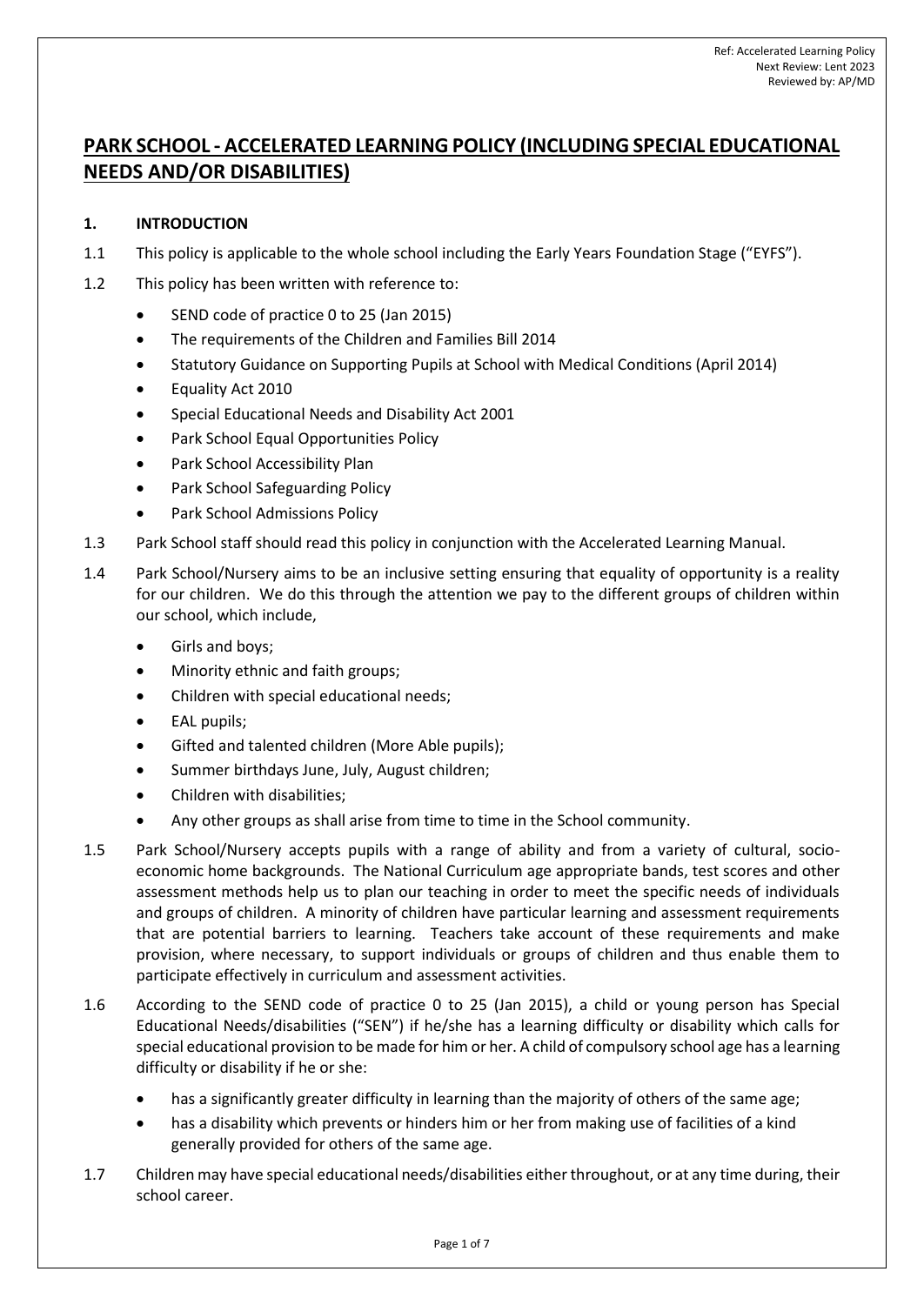# **2. AIM OF THE POLICY**

- 2.1 The aim of this policy is to focus on ensuring positive outcomes for all pupils. We will do this by:
	- 2.1.1 identifying pupils with learning difficulties/disabilities;
	- 2.1.2 promoting differentiated high quality teaching in the mainstream classroom for all pupils;
	- 2.1.3 helping children learn to understand and manage their own learning difficulties/disabilities;
	- 2.1.4 maintaining aspirations and high expectations for children with learning difficulties/disabilities;
	- 2.1.5 ensuring that curriculum planning and assessment takes account of learning difficulties / disabilities experienced by our children;
	- 2.1.6 developing support strategies;
	- 2.1.7 providing equal opportunities for all pupils to access the curriculum and school life;
	- 2.1.8 consulting, listening to, liaising with and advising parents when needed to enable everyone to work together to support the child;

# **3. THE ASSESS – PLAN – DO – REVIEW FRAMEWORK**

## **3.1 Assess**

- 3.1.1 All of our pupils are assessed as follows:-
	- $\circ$  Parents are required to declare any learning difficulties/disabilities their child may have on registration. Further details regarding admissions to the school can be found in the Admissions Policy.
	- $\circ$  We consider evidence that a pupil may have a disability under the Equality Act 2010 and, if so, what reasonable adjustments may need to be made for them in line with the provisions in our Accessibility Plan.
	- o We assess each pupil's current skills and levels of attainment on entry and then continually whilst they are in the school using a range of methods including the following:-
		- eyesight screening for all pupils in Reception;
		- CAT tests for all children at the first available opportunity Y3 Summer and then follow up in Y5 Autumn
		- standardised tests in English and Maths every Autumn for Years 2 to 6
		- standardised tests in English and Maths every Summer for Years 1 to 6
		- twice a year National Curriculum Moderation of Reading, Writing and Maths
		- ▪
- 3.1.2 The needs of all of our pupils, including those with learning difficulties/disabilities are met within the following graduated framework.

| <b>Level of Need</b> | <b>Response</b>                                                                                                                                                                      |
|----------------------|--------------------------------------------------------------------------------------------------------------------------------------------------------------------------------------|
| Wave 1               | Differentiated high quality teaching in the mainstream<br>classroom for all children.                                                                                                |
| Wave 2               | Some form of extra support for pupils provided free of<br>charge by the school, often in small groups.                                                                               |
| Wave 3               | Receive one-to-one lessons from specialist teachers<br>(charged to parents), or other support from outside<br>agencies, in order to help with learning<br>difficulties/disabilities. |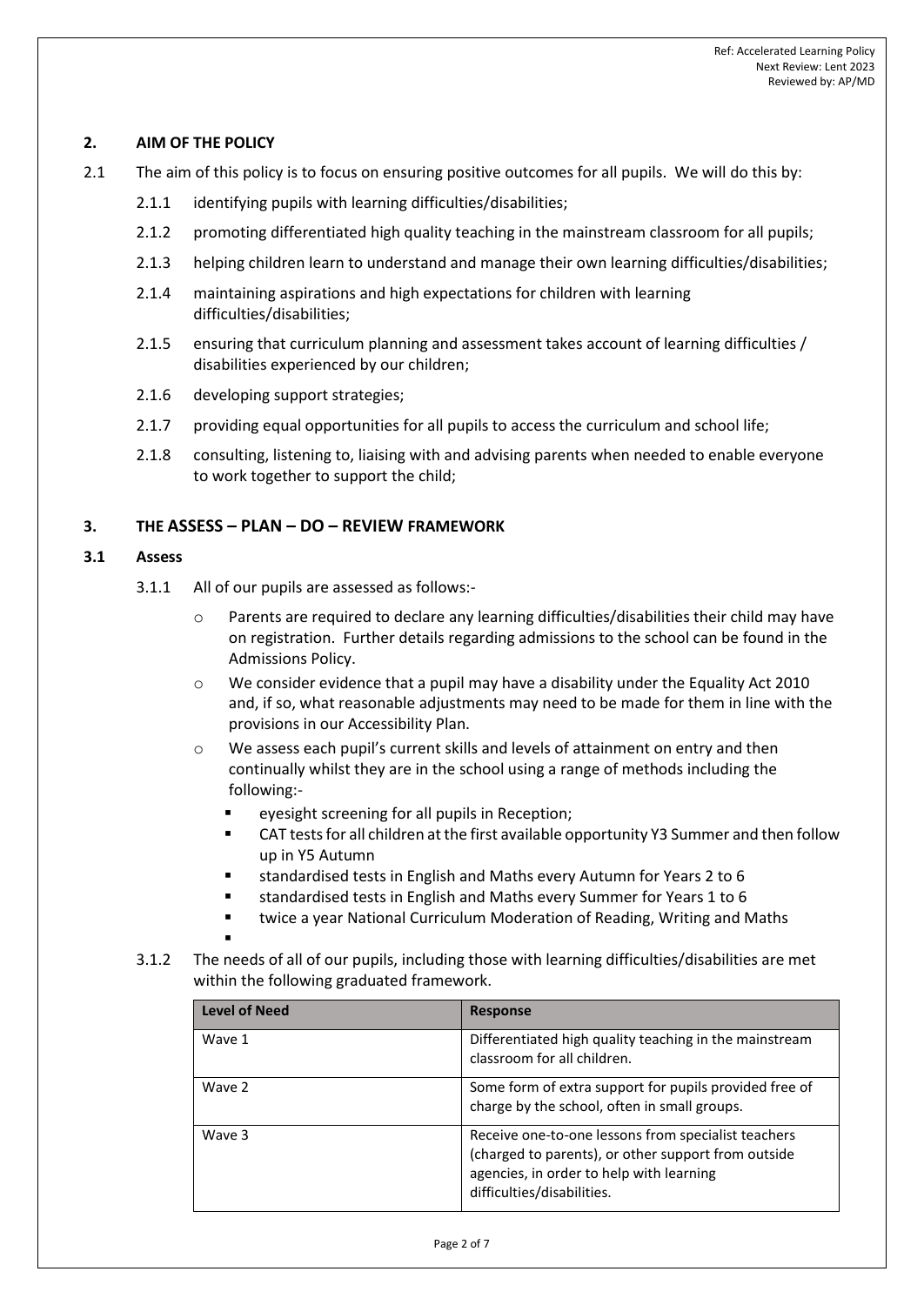| Children who have a Local Authority  | Suitable and appropriate support for children with an |
|--------------------------------------|-------------------------------------------------------|
| Education and Health Care Plan ("EHC | EHC plan is considered and implemented on a case by   |
| Plan") – previously known as a       | case basis.                                           |
| Statement of Educational Need.       |                                                       |
|                                      |                                                       |

- o All pupils receiving support in wave 2 or 3 are on our Accelerated Learning Department Provision List ("ALD Provision List")
- o Only pupils with diagnosed learning difficulties/disabilities are categorised as pupils with SEND.
- 3.1.3 The SENDCo is consulted:
	- o if a member of staff is concerned about a child's performance/progress;
	- $\circ$  if there is a marked discrepancy between a child's verbal and literacy/numeracy skills;
	- $\circ$  if parents express concern about their child's progress (and the class teacher feels it appropriate to consult);
	- o if certain mistakes are repeated time and time again;
	- o if a child has difficulty coping with and understanding certain essential concepts or accessing certain activities.
- 3.1.4 An 'Accelerated Learning Department' referral form is completed if appropriate. On receipt of this form the SENDCo will discuss the matter with the teacher concerned and the Headteacher. It is the class teacher who will initially lead the communication with parents and inform them at the appropriate time to alert them to concerns and enlist their active help and participation. Any intervention is discussed with the SENDCo, Headteacher and parents verbally by the class teacher and is always followed up by email/letter to parents from the SENDCo.
- 3.1.5 Further assessment tools (if needed) currently include the following:
	- o Screening tests, Educational Psychologist's and SpLD assessor's reports, Maths Screening and Visual Perception screening;
	- o Early help assessments, previously known as CAF, prior to multi-agency assessments. The SENDCo is trained to act as Lead Professional.
	- o Nursery /EYFS assessment can be organised with the area SENDO (Special Education Needs Development Officer).
	- o Further referral to outside agencies including private assessments and CAMHS (Child and young Adult Mental Health Service, Speech and Language Service, Audiology.
- 3.1.6 The class teacher and the SENDCo can break down an assessment procedure into smaller steps in order to aid progress and provide detailed and accurate indicators. The child's views are also taken into consideration (age appropriate).

## **3.2 Plan**

- 3.2.1 Areas of Need: There are 4 main areas of need:
	- o Communication and Interaction- including speech and language needs and social interaction;
	- $\circ$  Cognition and Learning-includes specific learning difficulties such as dyslexia, dyspraxia and dyscalculia;
	- o Social, Emotional and Mental Well-being including ADD, ADHD and disruptive behaviour;
	- $\circ$  Sensory and Physical needs including vision and hearing difficulties, fine and gross motor developmental delays and other physical disabilities.
- 3.2.2 When planning to meet pupils' needs, consideration is given to:
	- o the child's learning difficulties/disabilities and needs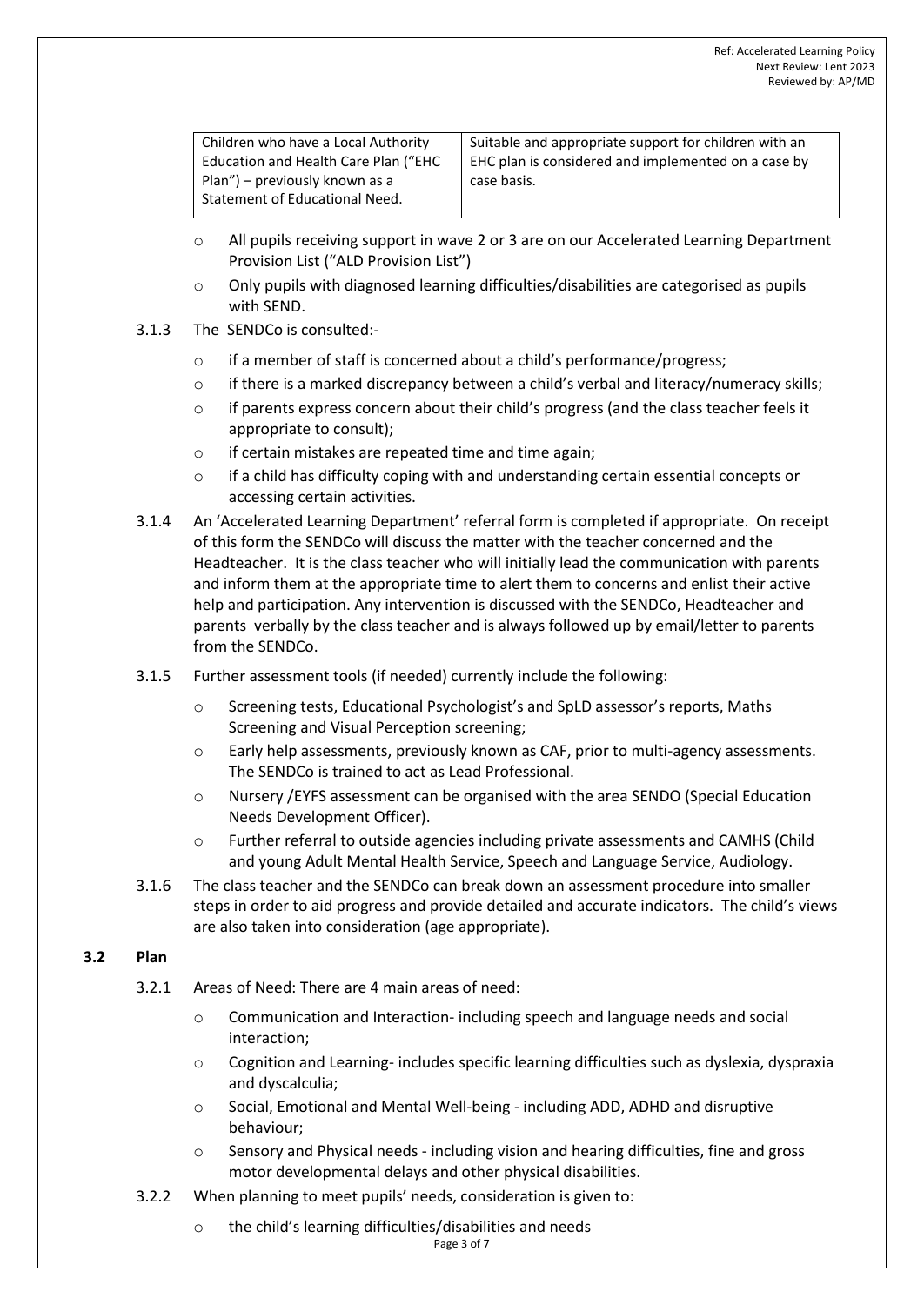- o learning profile and assessment results;
- o the child's overall progress;
- $\circ$  providing a positive learning experience which values positive encouragement;
- o setting out clear learning objectives;
- $\circ$  whether there are any reasonable adjustments that can be made to enable access to a full curriculum;
- $\circ$  how the tasks/activities are presented to pupils, so that they can make progress and experience success. Care is taken regarding the use of any printed material. Materials are chosen carefully and adapted as necessary. Print size, the complexity of vocabulary, syntax used, etc. are all considered;
- o varying the teaching style, adopting a multi-sensory approach where possible, changing group size, and pace, considering levels of interest and previous appropriate experience, the use of language, opportunities for other forms of teaching (e.g. through drama, role play, discussion, etc.);
- $\circ$  the child's /parents' contributions to outcomes and view of their progress as appropriate;
- 3.2.3 Pupils who have individual lessons with a Learning Support Teacher (part of our Wave 3 provision).
	- $\circ$  the class teacher sets targets which will assist the pupil to progress in their learning;
	- $\circ$  to be effective, these outcomes are Specific, Measurable, Achievable, Realistic, Timebound (SMART);
	- o Target sheets are on-going, working documents. As targets are achieved, new ones are added;
	- $\circ$  targets are part of the planning and work in mainstream lessons as well as in individual support lessons;
	- $\circ$  the staff, parents and the child are aware of, contribute to and review progress towards the outcomes on the Target sheets. Target sheets are shown to parents at Parents' Evening each term;
	- o target sheets are easily accessible for reference in mainstream class lessons and support lessons;
	- o target sheets form part of the evidence of the child's progress.
- 3.2.4 When arranging individual lessons we aim to avoid withdrawing the child from core Literacy or Numeracy lessons. We arrange these lessons on an individual basis, listening to the needs and voice of the child. Some of the children who have specific needs are also talented in other areas such as music and art. Parents are informed of the timing of the individual lessons and what is being missed.

## **3.3 Do**

- 3.3.1 Having planned appropriately (see 3.2.2 above), teachers respond to pupils' needs by:
	- o acknowledging that pupils acquire, assimilate and communicate information at different rates;
	- $\circ$  acknowledging that pupils need a positive, encouraging, sensitive environment which values the 'whole person', their contribution and their views;
	- o helping children to manage their behaviour and develop social skills to take part in learning effectively and safely;
	- $\circ$  helping individuals to manage their emotions, particularly trauma or stress, and to take part in learning;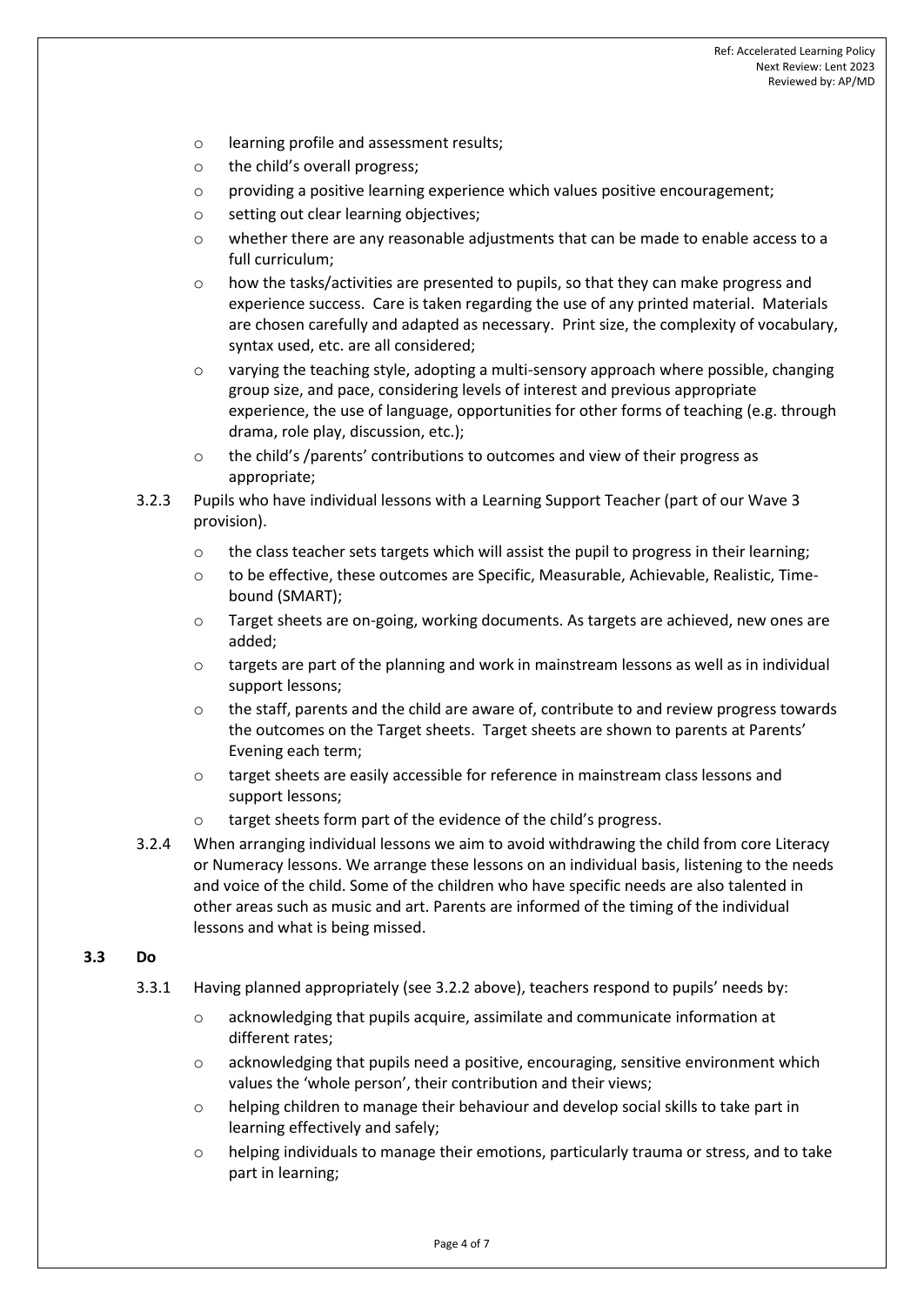- $\circ$  differentiating work/activities appropriately (including homework). This differentiation is noted in the relevant section of the teacher's planning and is monitored by the Director of studies termly
- o using assessment to inform the next stage of learning.;
- $\circ$  having good communication and a positive working relationship with parents to aid learning in and out of School.

## **3.4 Review**

- 3.4.1 Interventions for each child are reviewed regularly to assess their impact, the pupil's progress and the views of the pupil, their teachers and their parents.
	- o Targets are reviewed on a 'rolling' basis- see Section 3.2.3 above;
	- $\circ$  progress and provision are formally reviewed 3 times a year at Parents' evening by the class teacher;
	- $\circ$  specialist teachers review progress in individual lessons towards the end of each set of 10 lessons;
	- $\circ$  the SENDCo monitors the progress of the children on the ALD Provision List;
	- $\circ$  the SENDCo and the Headteacher hold weekly meetings to review SEND and ALD issues in the School;
	- o class teachers, the Headteacher and the Director of Studies monitor CAT results (Year 3 Summer and Y5 Autumn)– picking up on discrepancies in scores within the different types of Reasoning tests and discrepancies between reasoning scores and performance in class, tests and other work. They discuss their findings with the SENDCo as appropriate.

#### **4. DISAPPLICATION AND MODIFICATION**

- 4.1 The school can, where necessary, modify or disapply part of its curriculum and/or its assessment arrangements for a particular pupil. Our school policy is to do this only in exceptional circumstances. The school makes every effort to meet the learning needs of all its children without recourse to disapplication or modification. We achieve this through greater differentiation of the child's work, or through the provision of additional learning resources. When necessary, we also support learning through appropriate external specialists. In such cases, teachers work closely with these agencies to support the child.
- 4.2 In exceptional circumstances we may decide that modification or disapplication is the correct procedure to follow. We would only do this after detailed consultation with parents. The SENDCo would also be closely involved in this process. We would ensure that every effort had been made to provide the necessary support from within the school's resources before considering such action.

## **5. EARLY YEARS FOUNDATION STAGE**

- 5.1 The Nursery/Reception follow the guidelines and processes outlined in this policy. The following points are particular to Early Years.
- 5.2 EYFS is our starting point for planning that meets the specific needs of individuals and groups of children. When planning, staff set suitable learning challenges and respond to children's diverse learning needs. Some children may have barriers to learning that mean they have special needs and require particular action by the nursery. These children may have a special Learning Plan to plan for and guide provision for their particular needs.
- 5.3 Liaison with the Local Authority Area SENDO (applicable until the child is 5 years). The area SENDO can be consulted as necessary by the Nursery /EYFS Manager to discuss the progress of any children needing support (with parents' permission). Following this consultation the Nursery/EYFS Manager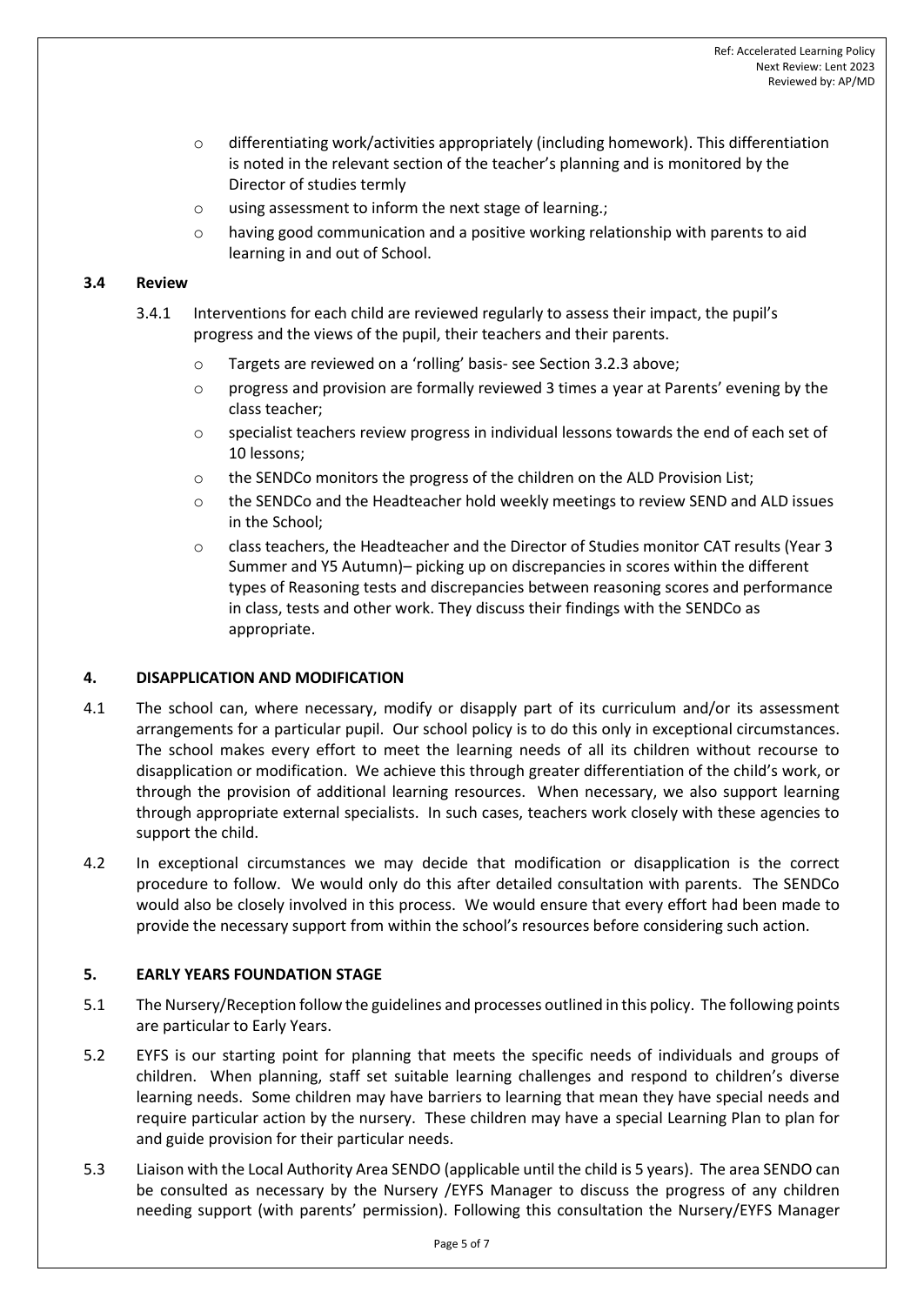updates the School SENDCo accordingly. The Area SENDO helps make the links between education, health and social care to facilitate appropriate early provision for children with Additional needs and their transition to compulsory schooling.

Typically, the role of the Area SENDO includes:

- providing advice and practical support to early years providers about approaches to identification, assessment and intervention within the SEND Code of Practice
- strengthening the links between the settings, parents, schools, Early help, social care and health services
- developing and disseminating good practice
- supporting the development and delivery of training both for individual settings and on a wider basis
- providing advice and support to ensure smooth transition between Early Years settings and reception classes
- 5.4 The SENDCo and the Nursery /EYFS Manager meet regularly to discuss the provision in the Nursery/EYFS.

## **6. TRAINING**

- 6.1 All teachers and learning support staff liaise with the SENDCo to discuss SEND and ALD provision and practice.
- 6.2 Teaching staff and Nursery staff are encouraged to participate in courses offered in and out of the School for training in SEND matters. Training related to SEND and ALD issues is delivered to the whole staff via experts who are asked into school and the SENDCo on a regular basis as part of our ongoing programme of INSET. The SENDCo has also attended the training offered by the LEA relating to SEND, including Early Years, Early Help and Lead Professional training. The assistant SENDCo has recently completed the NASENCo training.

## **7. ROLES AND RESPONSIBILITIES**

- 7.1 The SENDCo:
	- manages the day-to-day operation of this policy;
	- co-ordinates the provision for, and manages the responses to children's special educational needs/disabilities including any recommended and agreed access arrangements;
	- supports and advises colleagues;
	- maintains the ALD Provision List;
	- contributes to and manages the records of all children on the ALD Provision List;
	- manages the relevant School-based assessment and completes the documentation required by outside agencies;
	- supports the class teacher in communications with parents;
	- liaises with the Local Authority (EYFS) area SENDO as necessary alongside the Nursery /EYFSManager;
	- acts as the link with SEND external agencies and other support agencies;
	- manages a range of resources, human and material, linked to children with SEND;
	- checks for any outside agency involvement and acts as Lead Professional if required for multiagency assessments and support;
	- implements appropriate provisions in the School/Nursery's accessibility plan.
- 7.2 The Headteacher: